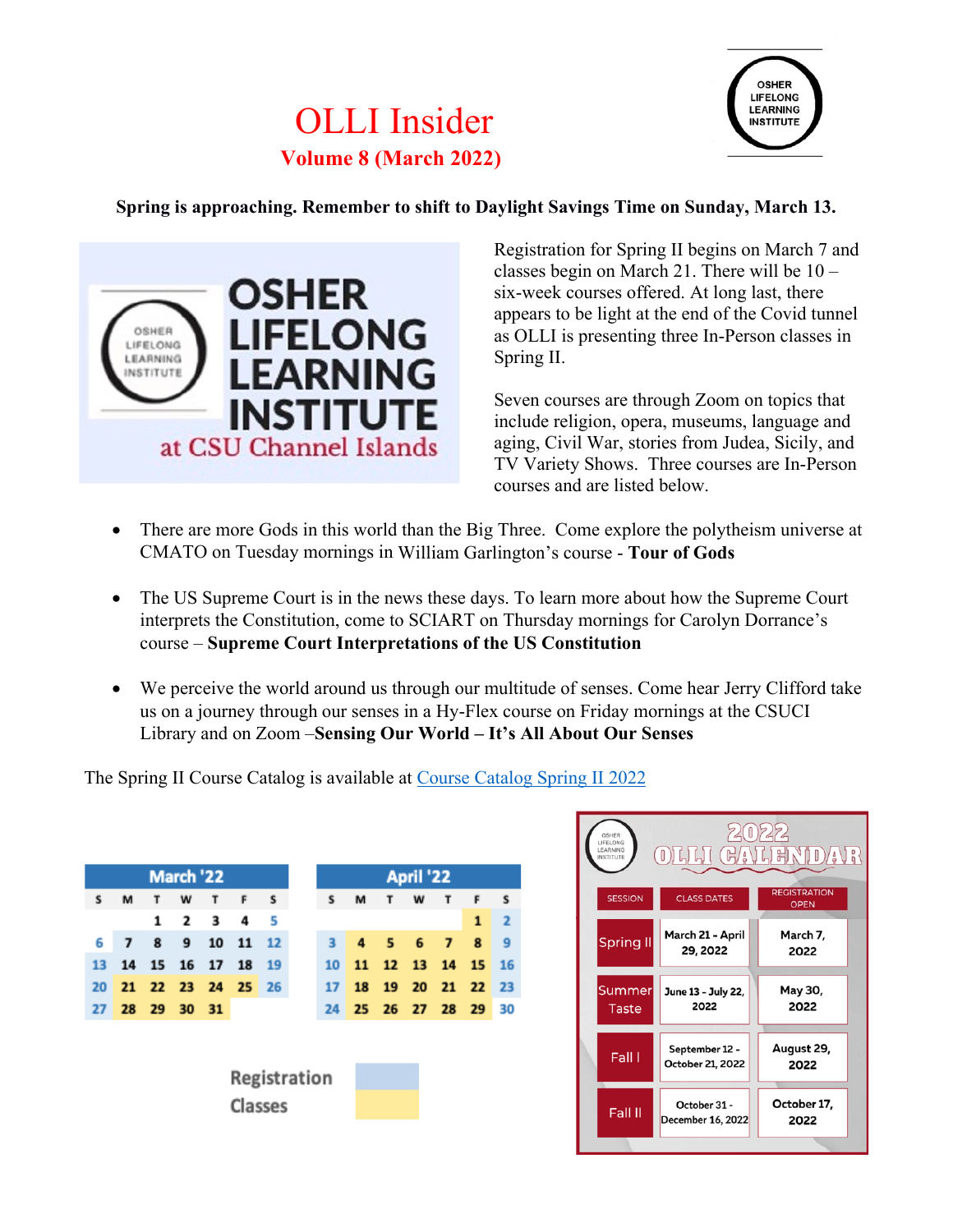## **Meet OLLI's Unofficial Tour Director – Laura Hagel**



Do you want to know about love and lovemaking in ancient Rome or Greece? Just ask Laura Hagel, our intrepid OLLI instructor since 2010. It was all academic research until she joined her mother on a whirlwind tour of Italy many years ago. Laura said the museums in Rome were fabulous -- but Pompeii was amazing, where the art of lovemaking was prominent, especially in the Roman baths. Her education was no longer just academic!

Asked why the Romans were so forthright about lovemaking, Laura said that the emperor enjoyed that style of art, so the nobility and aristocracy wanted to emulate him, showing their status and wealth.

Laura is California educated, starting at CSU San Bernardino (because they had a dorm), then Moorpark College, and finally UC Santa Barbara, where she received a Master's in the History of Art and Architecture. When she returned to Moorpark College, this time as an instructor, she knew the classroom well, and said "returning to my classroom was surreal".

A dozen OLLI students got to know Laura well on the OLLI 2020 trip to Egypt. "The first day at the Egyptian Museum in Cairo was ecstatic. The sheer scale of the collection was unbelievable." At the ancient burial ground at Saqqara, they walked into pyramids and through tombs like Indiana Jones. At the grand pyramids of Giza, Laura's ride on her biting camel with a mind of his own, became exciting as he started off with her hanging on. For Laura, the private boat trip down the Nile was a highlight of the trip -- scenic and peaceful – with stops at the Temple of Horus at Edfu, the Temple of Philae on an island in the Nile, and the Temple of Abu Simbel on Lake Nasser.

Laura hopes to join her many OLLI friends on another OLLI tour someday soon. If you want to hear Laura expound on the ancient Greeks and Romans sooner, she will present "Sicily at the Crossroads of Civilization" on Thursday afternoons in Spring II starting March 24. See you there.

#### **Recent OLLI Events**

#### **Leonis Adobe Tour – January 22**

Eleanor Schrader conducted a fascinating tour at the Leonis Adobe on January 22. The tour was followed by great lunch at the Sagebrush Cantina. There was a modest attendance that allowed everyone to sit together and get to know each other over lunch.